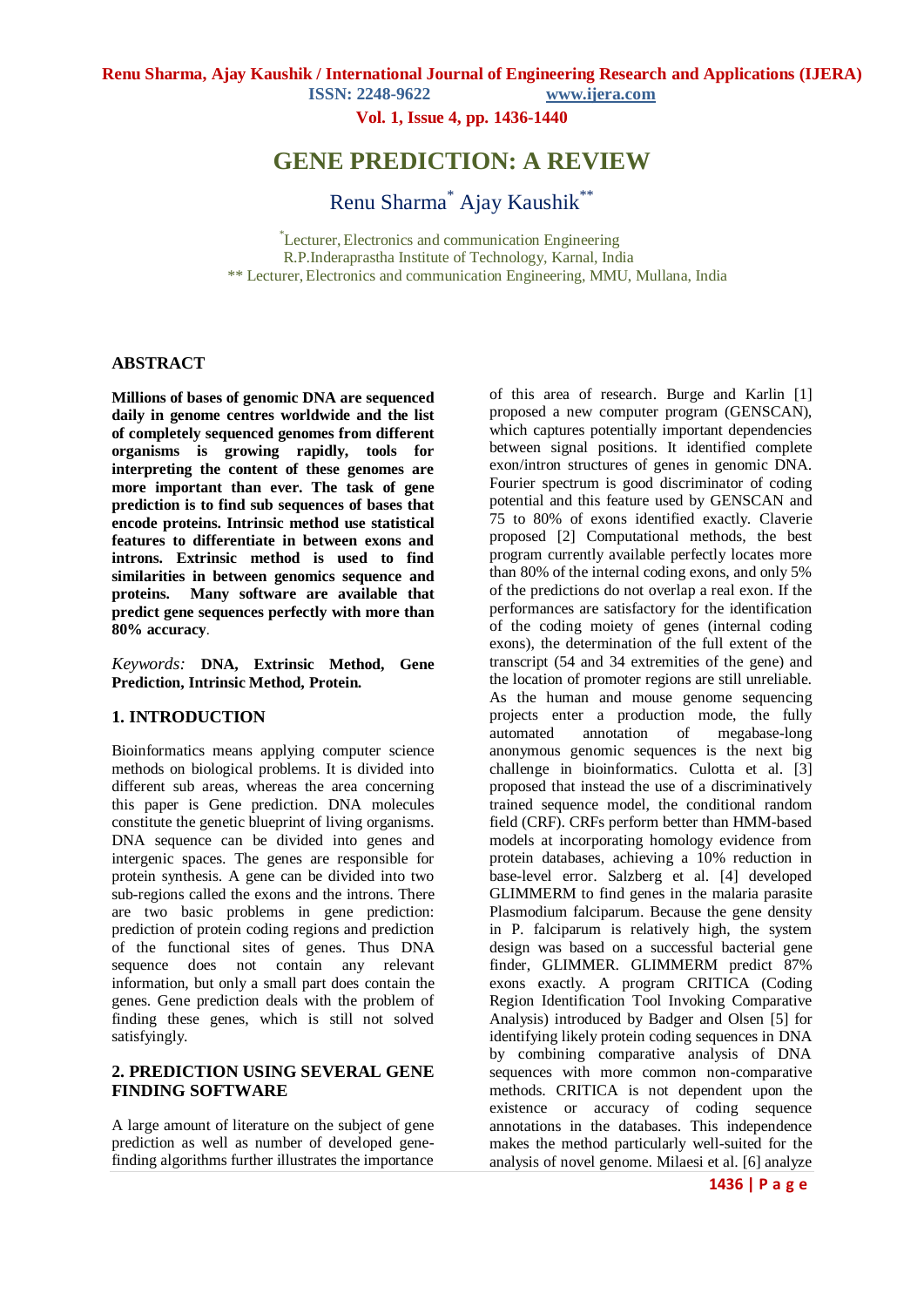### **Vol. 1, Issue 4, pp. 1436-1440**

the full gene structure in different organism, necessary to combine statistical properties and potential function signal of coding sequence. Its sensitivity is 89% and it approximately predicts 91% exon correctly. Conserved Exon Method(CEM) introduced by Bafa and Huson [7] based on the idea of looking for conserved protein sequences by comparing pairs of DNA sequences, identifying putative exon pairs based on conserved regions and splice junction signals then chaining pairs of putative exons together. A method GAZE introduced by Howe et al. [8] uses assembling arbitrary evidence for individual gene components (features) into predictions of complete gene structures. GAZE uses a dynamic programming algorithm to obtain the highest scoring gene structure according to the model and posterior probabilities that each input feature is part of a gene. A novel pruning strategy ensures that the algorithm has a run-time effectively linear in sequence length. It doesn"t work directly with genomic DNA sequence. It predict gene have result of any signal or content sensor. Taher et al. [9] purposed www server for homology-based gene prediction. The user enters a pair of evolutionary related genomic sequences, for example from human and mouse. Alignment of the input sequence is calculated using CHAOS and DIALIGN and then searches for conserved splicing signals and start/stop codons around regions of local sequence similarity. Stanke and Waack [10] proposed a method AUGUSTUS, used for the prediction of protein coding genes in eukaryotic genomes. The program is based on a Hidden Markov Model and integrates a number of known methods and submodels. It employs a new way of modelling intron lengths. AUGUSTUS have achieved relatively high accuracy on short genomic sequences but do not perform well on longer sequences with an unknown number of genes in them. JIGSAW a new gene finding system designed by Allen and Salzberg [11] to automate the process of predicting gene structure from multiple sources of evidence, with results that often match the performance of human curators. JIGSAW computes the relative weight of different lines of evidence using statistics generated from a training set, and then combines the evidence using dynamic programming. Its sensitivity and specificity are 92% and 72% respectively. Gross and Brent [12] proposed N-SCAN used to model the phylogenetic relationships between the aligned genome sequences, context dependent substitution rates, and insertions and deletions. An implementation of N-SCAN was created and used to generate predictions for the entire human genome and the genome of the fruit fly Drosophila

melanogaster. Bernal et al. [13] introduced a program CRAIG for intrinsic gene prediction based on conditional random field with a semi-markov structure. It uses three benchmarks test sets BGHM53, TIGR251, ENCODE294. It distinguish two different type of introns short 980bp and long greater than 980 bp. Vinson et al.[14] said that CRF directly model the conditional Probability of a vector of hidden states conditioned on set of observation. Cryptococcus neoformans strain JEC21 used for this method. Accuracy using EST is 89.0-91.7% and on adding gap feature it increases 93.6-95.4%. Akhter at al. [15] said that DNA symbolic-to-numeric representations are presented and compared with existing techniques in terms of relative accuracy for the gene and exon prediction problem. Novel signal processing-based gene and exon prediction methods are then evaluated together with existing approaches at a nucleotide level using the Burset/Guigo1996, HMR195, and GENSCAN standard genomic datasets. Cai et al. [16] said that computational method is the best prediction method and the prediction accuracy ranges from 84.16% & 90.06% for basic and testing data. The accuracies of various gene predictor software is mentioned in table 1.

Table 1: Accuracy of gene predictor software

| Software        | Accuracy |
|-----------------|----------|
| HMM Gene        | 64.87%   |
| <b>CRITICA</b>  | 67%      |
| <b>AUGUSTUS</b> | 71.58%   |
| <b>JIGSAW</b>   | 72%      |
| <b>GENSCAN</b>  | 75-80%   |
| <b>GLIMMERM</b> | 87%      |
| GAZE            | 85-90%   |
| GeneBuilder     | 91%      |

### **3. PREDICTION USING DIGITAL SIGNAL PROCESSING**

The field of signal processing deals with numerical sequences rather than character strings. However, if a character string is properly mapped into one or more numerical sequences, then digital signal processing provides a set of novel and useful tools for solving gene prediction problem.

Sahu and Panda [17] discussed two new methods based on sliding DFT (SDFT) and adaptive autoregressive modeling for efficient and cost effective prediction of the exons in the gene. Receiver operating characteristic curve (ROC) analysis is used to predict gene. Anastassiou [18],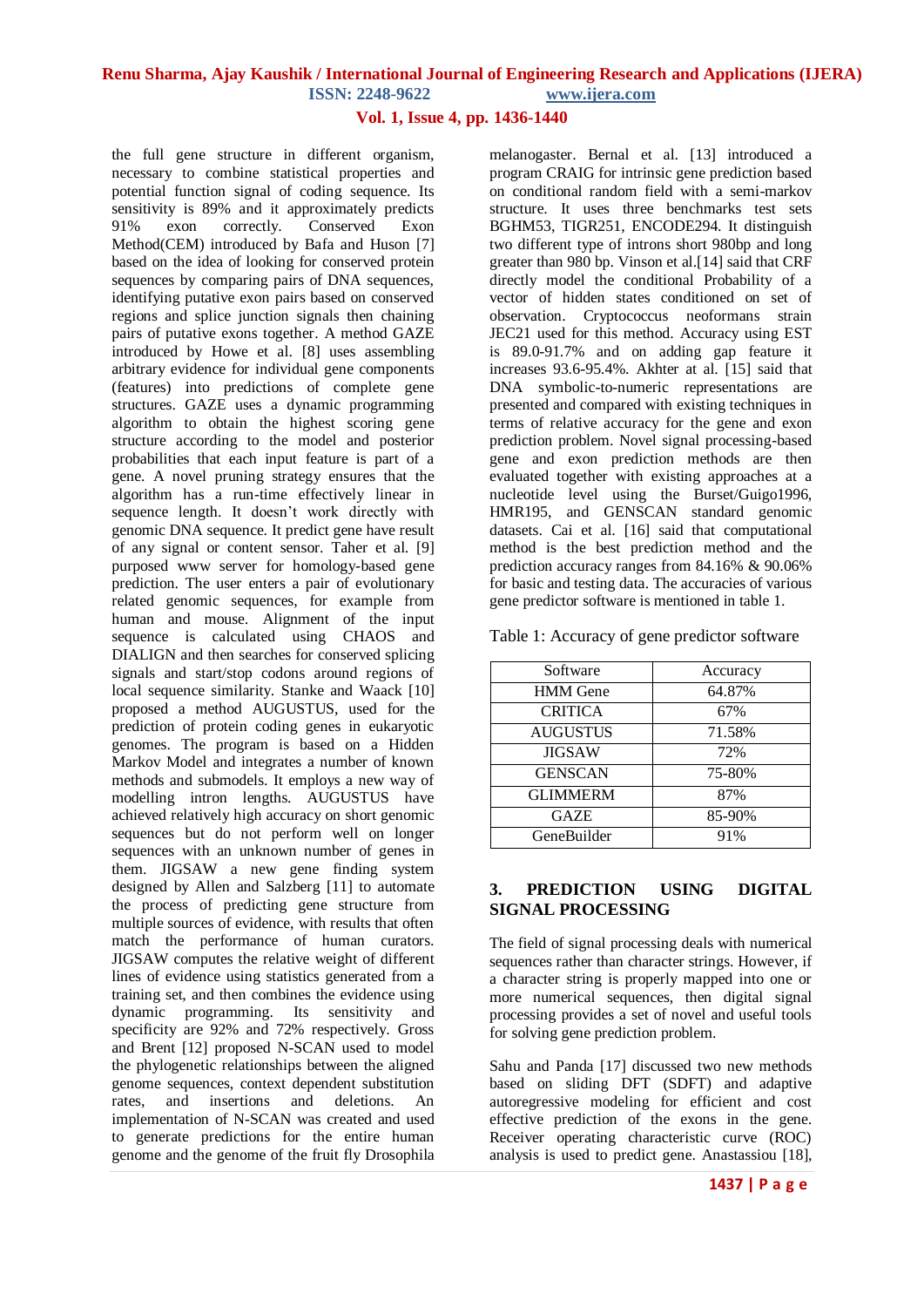### **Vol. 1, Issue 4, pp. 1436-1440**

[19] proposed a mapping technique to optimize gene prediction using Fourier analysis and introduced color spectrogram for exon prediction. Although this mapping technique gives comparatively good results than DFT but it is DNA sequence dependent and thus requires computation of the mapping scheme before processing for gene prediction. Vaidyanarthan and Yoon [20] proposed digital resonator (antinotch filter). This scheme can be implemented with only one multiplier per output sample. Multisatge filter is used to improve gene prediction. Vaidyanathan and Yoon [21] said that gene location can be predicted using period-3 property of codon structure, and in fact allows the prediction of specific exons within the genes of eukaryotic cells. They introduce a simple and efficient scheme for identifying the period-3 regions of DNA sequences based on antinotch IIR filters instead of the DFT. These filters can be implemented very efficiently using the onemultiplier Gray and Markel lattice structure. Vaidyanathan [22] said that the protein-coding regions of DNA sequences exhibit period-3 behaviour due to codon structure. Identification of the period-3 regions helps in predicting the gene locations, and in fact allows the prediction of specific exons within the genes of eukaryotic cells. Traditionally these regions are identified with the help of techniques such as the windowed DFT purposed. A new technique (a single digital filter operation followed by a quadratic window operation) was introduced by Fox and Carrerira [23] that suppresses nearly all of the non-coding regions. The proposed method therefore improves the likelihood of correctly identifying coding regions in such genes. Various methods that have been used previously to automatically identify the coding regions, have been predominantly 'frequency' domain techniques. Numerous 'time' domain techniques are available from the signal processing literature. Rao and Shephard, in [24], assumed the DNA sequence to be generated from a white random process through an all pole system and thus used Auto-Regressive modeling to replace Fourier analysis for exon prediction. Two techniques new to this application are introduced by Epps and Akhtar [25], are Time Domain Periodogram (TDP) and the Average Magnitude Difference Function (AMDF). They also present an indicative comparison of time domain and existing frequency domain techniques, from which the AMDF appears to be the most promising technique. Previously binary indicator sequence and electronion interaction pseudo potentials (EIIP) indicator sequence has been used for the identification of the coding regions. . Nair and Mahalakshmi [26] used Cumulative Categorical Periodogram (CCP) and

done spectral analysis. In CCP there is no longer overload to handle subsequences. Hota and Srivastava [27] observed that complex indicator sequence provides strong spectral component compared to EIIP indicator sequence. They observed that windowed DFT taking complex indicator sequence provides better exon prediction compared to windowed DFT taking EIIP indicator sequence and digital filters methods. Computational overhead is reduced by 75% in complex indicator sequence compared to binary indicator sequence. There is maximum discrimination between coding and non-coding regions in complex indicator sequence. The effect of window lengths on selected signal processingbased gene and exon prediction methods was firstly investigated by Akhtar et al. [28] and these methods were then optimized to improve their prediction accuracy by employing the best DNA representation, a suitable window length, and boosting the output signals to enhance protein coding and suppress the non-coding regions. It is shown therein that the optimized method outperforms major existing time-domain, frequency domain, and combined time-frequency approaches. By comparison with the existing DFT-based methods, the proposed method not only requires 50% less processing but also exhibits relative improvements of 53.3%, 46.7%, and 24.2% respectively over spectral content, spectral rotation and paired and weighted spectral rotation measures in terms of prediction accuracy of exonic nucleotides at a 5% false positive rate using the GENSCAN test set. Tomar et al. [29] said that filtering techniques are able to detect smaller exon region and adaptive MV filter minimize power in introns. MV filter suppress introns, so make exons peak more visible. Background noise is almost negligible in this case. Ahmad et al. [30] represented DNA symbolic-to-numeric sequence and compared with existing techniques in terms of relative accuracy for the gene and exon prediction problem. Ahmad et al. [31] incorporates denoising DNA signal with discrete wavelet transforms and indicator sequence. 1/f nose was greatly reduces by Upsampling and downsampling of signalAhmad et al. [32] proposed that discrete wavelet transform which greatly reduces the background noise and visible peak observed in power spectral estimation. The computational overhead reduces 75% than ordinary binary indicator sequence. They predict S.Cerevisiae Chromosomes gene sequence.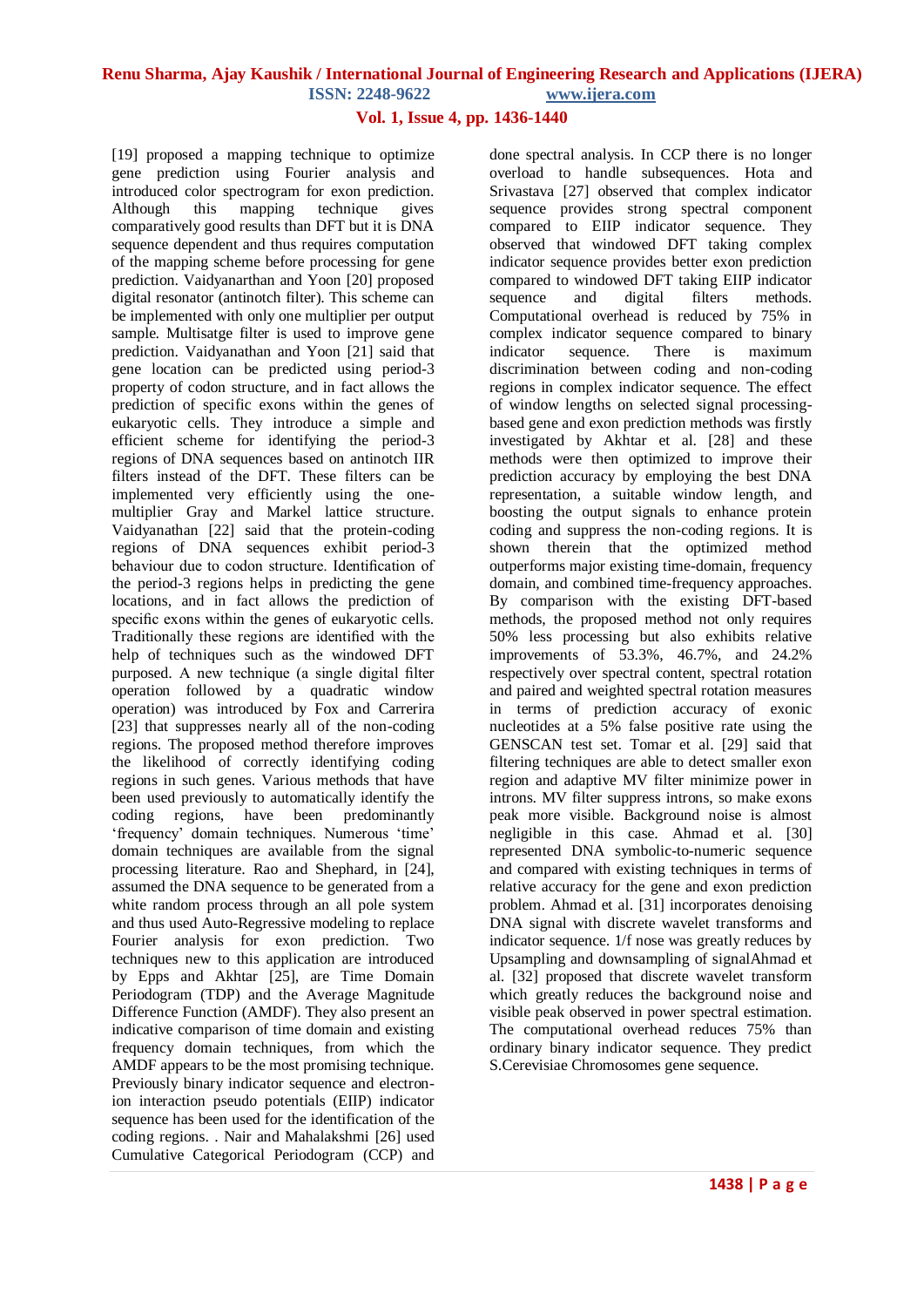**Vol. 1, Issue 4, pp. 1436-1440**



Fig: 1 Gene prediction with various indicator sequences

From Fig 1 it is found that a little work is to be done on paired indicator sequence.

### **4. CONCLUSION**

- a) When gene prediction is to be carried out using specialized softwares then the accuracy of GeneBuilder is found out to be maximum.
- b) Lots of work has been done on antinotch filters and binary indicator sequence.
- c) A few publications are found out on converting the character string of gene into paired indicator sequence and then passing through filter.
- d) There is future scope of converting character string into paired number indicator sequence and also in Real number indicator sequence and then passing through the filter.

### **REFERENCES**

[1] Chris Burge and Samuel Karlin, "Prediction of Complete Gene Structures in Human Genomic DNA", J. Mol. Biol., pp 78-94, 1997.

[2] Jean-Michel Claverie," Computational methods for the identification of genes in vertebrate genomic sequences", Human Molecular Genetics, Vol. 6, No. 10 pp 1735–1744, 1997.

[3] Aron Culotta, David Kulp and Andrew McCallum, "Gene Prediction with Conditional Random Fields", pp 1-14, 1998

[4] Steven L. Salzberg, Mihaela Pertea , Arthur L. Delcher , Malcolm J. Gardner, and Herve Tettelin "Interpolated Markov Models for Eukaryotic Gene Finding" Genomics 59, pp 24-31, 1999.

[5] Jonathan H. Badger and Gary J. Olsen, "CRITICA: Coding Region Identification Tool Invoking Comparative Analysis", Molecular Biology and Evolution 16(4): pp 512-524, 1999.

[6]Luciano Milanesi, Dino D"Angelo and Lgor B. Rogozin, "GeneBuilder: Interactive in silico prediction of gene structure", pp 612-621, 1999.

[7] Vineet Bafna Daniel H. Huson," The Conserved Exon Method for Gene Finding", pp 3-12, 2000.

[8] Kevin L. Howe, Tom Chothia, and Richard Durbin," A Generic Framework for the Integration of Gene-Prediction Data by Dynamic Programming", pp 1418-1427, 2002.

[9] Leila Taher Oliver Rinner , Saurabh Garg1, Alexander Sczyrba, Michael Brudno, Serafim Batzoglou and Burkhard Morgenstern, homology-based gene prediction", Vol. 19 no. 12, pp 1575–1577, 2003.

[10] Mario Stanke and Stephan Waack," Gene prediction with a hidden Markov model and a new intron submodel", Vol. 19 Suppl. 2, pp 215–225, 2003.

[11] Jonathan E. Allen and Steven L. Salzberg," integration of multiple sources of evidence for gene prediction", Vol. 21 no. 18, pp 3596–3603, 2005.

[12] Samuel S. Gross and Michael R. Brent, "Using Multiple Alignments to Improve Gene Prediction" ,Journal of Computational Biology Volume 13, Number 2, 2006.

[13] Axel Bernal, Koby crammer, Artemis Hatzigeorgiou, Fernando Pereira, "Global Discriminative Learning for Higher Accuracy Computational Gene Prediction", pp 0488-0497, March 2007.

[14] Jade P. Vinson, David DeCaprio, Matthew D. Pearson, Stacey Luoma, James E. Galagan, "Comparative Gene Prediction using Conditional Random Field", 2007.

[15] M. Akhtar, J. Epps, and E. Ambikairajah, "Time and frequency domain methods for gene and exon prediction in eukaryotes," in Proc. IEEE ICASSP, pp. 573−576, 2007.